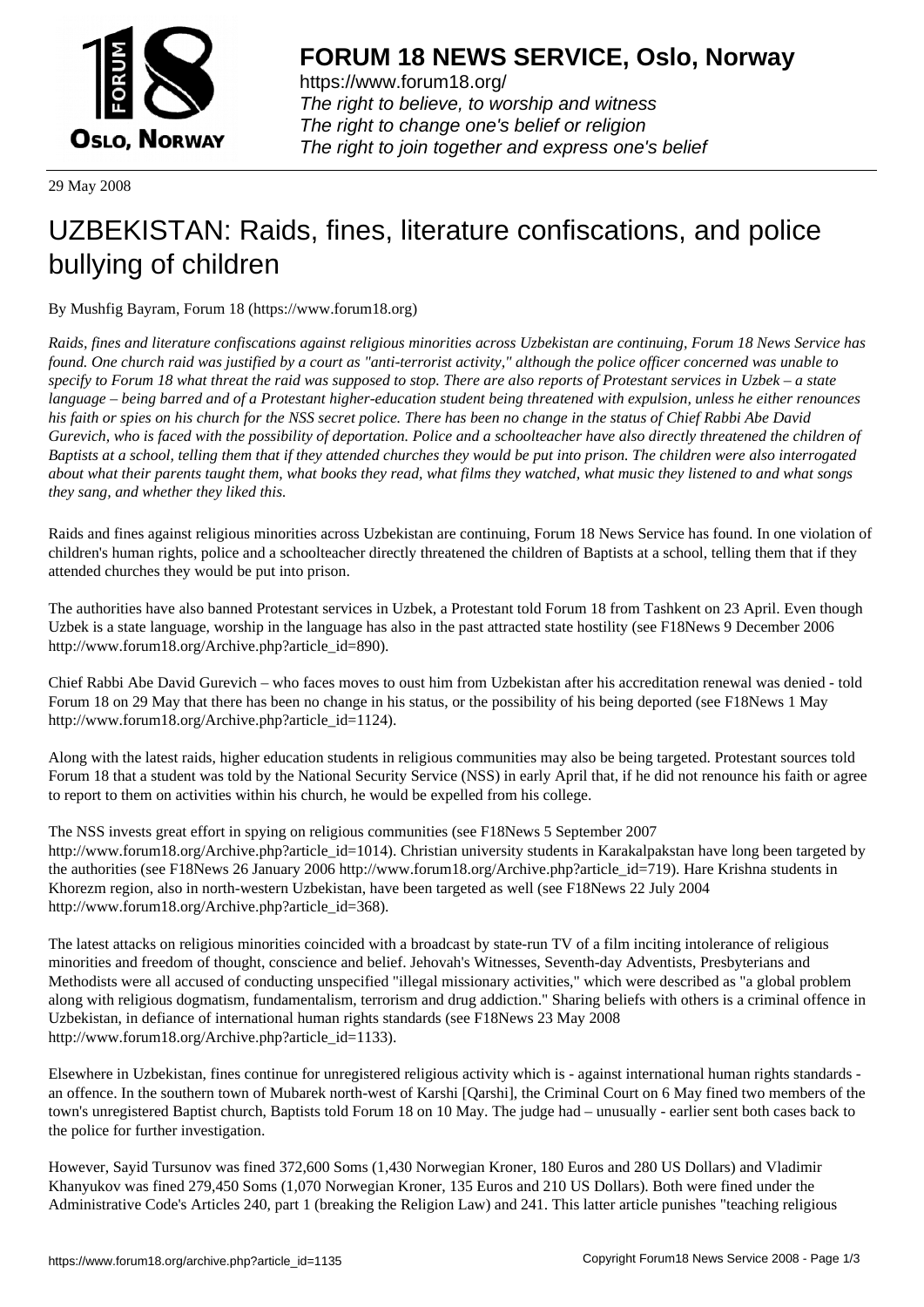organisation, and equally teaching religious doctrines in a private capacity."

Both were forcefully stopped by police while going to work that morning and then taken direct to the court. "Our brothers were not given a chance to complain in the court against the actions of the police," Baptists complained. No court documents on the case were given to the two accused. The court also decided to hand confiscated religious literature, audio cassettes and other materials to the state Religious Affairs Committee, and did not provide any documentation on this to the owners (see F18News 10 April 2008 http://www.forum18.org/Archive.php?article\_id=1112).

Church members had earlier complained about the police interrogating children during the raid, and about regional TV broadcasting a hostile programme using footage filmed during the raid. However, the court justified the raid as "anti-terrorist activity." The church has also written to President Islam Karimov, in a letter which Forum 18 has seen, about the unlawful actions of District Police Captain K. Muminov and Police Inspector Musalamov against their children.

Captain Muminov had earlier threatened the Baptists that he would first take measures against them and then "take care of" their children's education. On 24 April, Muminov and Inspector Musalamov arrived at 11:30 a.m. at the children's school. He then – without the knowledge or permission of their parents - took the children out of the school premises to question them under pressure. The children were asked what their parents taught them, what books they read, what films they watched, what music they listened to and what songs they sang. Both policemen then asked the children whether they liked this kind of upbringing.

Yelena Tursunova, the wife of Tursunov, complained to the court that Captain Muminov had forced their daughter to write a "confession" against her parents. Tursunova also complained that, after Muminov left the school, B. Anaeva (the Deputy Headteacher) had deliberately scared the children. She went to her daughter's class and told them that if they attended churches they would be put into prison. None of her complaints were considered by the court, the Baptists stated.

Captain Muminov denied all claims of bullying and intimidation to Forum 18 on 22 May. "I only told the school's Deputy Head to warn the children against the dangers of those groups," he claimed. However, he also would not specify what danger the Baptists posed – despite the court having justified the church raid as "anti-terrorist activity". Muminov stated that he was authorised to take Tursunov and Khanyukov to court, but would not comment on the Baptists' other statements.

Prosecutions for unregistered religious activity continue elsewhere. An official of the Syrdarya [Sidare] regional Criminal Court was reported by the press-uz.info state agency on 15 April as stating that four Seventh-day Adventists from Gulistan [Guliston] in central Uzbekistan had been fined. Nadezhda Kozhina, Rita Madaminova, Eduard Yugay and Viktor Klimov all held unregistered meetings in their homes (see F18News 10 April 2008 http://www.forum18.org/Archive.php?article\_id=1112).

Kozhina, the 53 year old leader of the Adventists in Guliston, was accused of illegally spreading Adventist teachings, the official stating that this was "tantamount to illegal missionary activity." Kozhina had held weekly meetings in her home, attended by Russians, Tatars, Uzbeks, and Koreans, at which religious literature had been read and there had been discussion of how to be involved in missionary activity.

Mamedali Karimov, head of Syrdarya regional Religious Affairs Committee, refused to discuss the Adventist case. Asked by Forum 18 on 23 May why Adventists could not get registration in Syrdarya, Karimov said that religious organisations had no problem in gaining legal status in Uzbekistan. He promised to answer Forum 18's questions about the Adventists in writing, but has not until now replied.

Following an earlier raid, the Navoi [Nawoiy] Criminal Court in central Uzbekistan has fined two members of the town's unregistered Baptist Church, local Baptists Forum 18 on 12 May. Alisher Abdullaev, was sentenced on 25 April under article 240 of the Administrative Code and fined 1,043,250 Soms (4,010 Norwegian Kroner, 510 Euros and 790 US Dollars) with confiscation of 40 books seized (see F18News 29 April 2008 http://www.forum18.org/Archive.php?article\_id=1122).

On 24 April, 18 days after the raid, Senior Lieutenant Zafar Buranov of the Criminal Investigation Unit went to Abdullaev's work place. "Buranov told Abdullaev to follow him to the court to receive back the books seized from him," a Baptist source reported. Abdullaev was kept waiting for the day and the next day was then sentenced. Judge Tahir Safarov stated that he could have fined Abdullaev double the amount, but he had decided to "spare" him.

When Forum 18 called Senior Lieutenant Buranov on 22 May, the man who answered the phone stated he was Buranov's superior. "The activity of the organisation to which Abdullaev belongs is prohibited in the territory of Uzbekistan," he said. He refused to explain the reasons of the prohibition. "For further questions please, call the court," he stated.

In another case, on 23 April the Karshi [Qarshi] city Criminal Court fined Sergey Shadybaev and Andrei Serdyuk, members of the unregistered Full Gospel Church, 186,300 Soms (715 Norwegian Kroner, 90 Euros and 140 US Dollars) and 55,890 Soms (215 Norwegian Kroner, 30 Euros and 40 US Dollars) respectively. They were charged with violating the Administrative Code's articles 201 (breaking the law on how an organisation should operate and on holding public rallies, street marches and demonstrations), 240